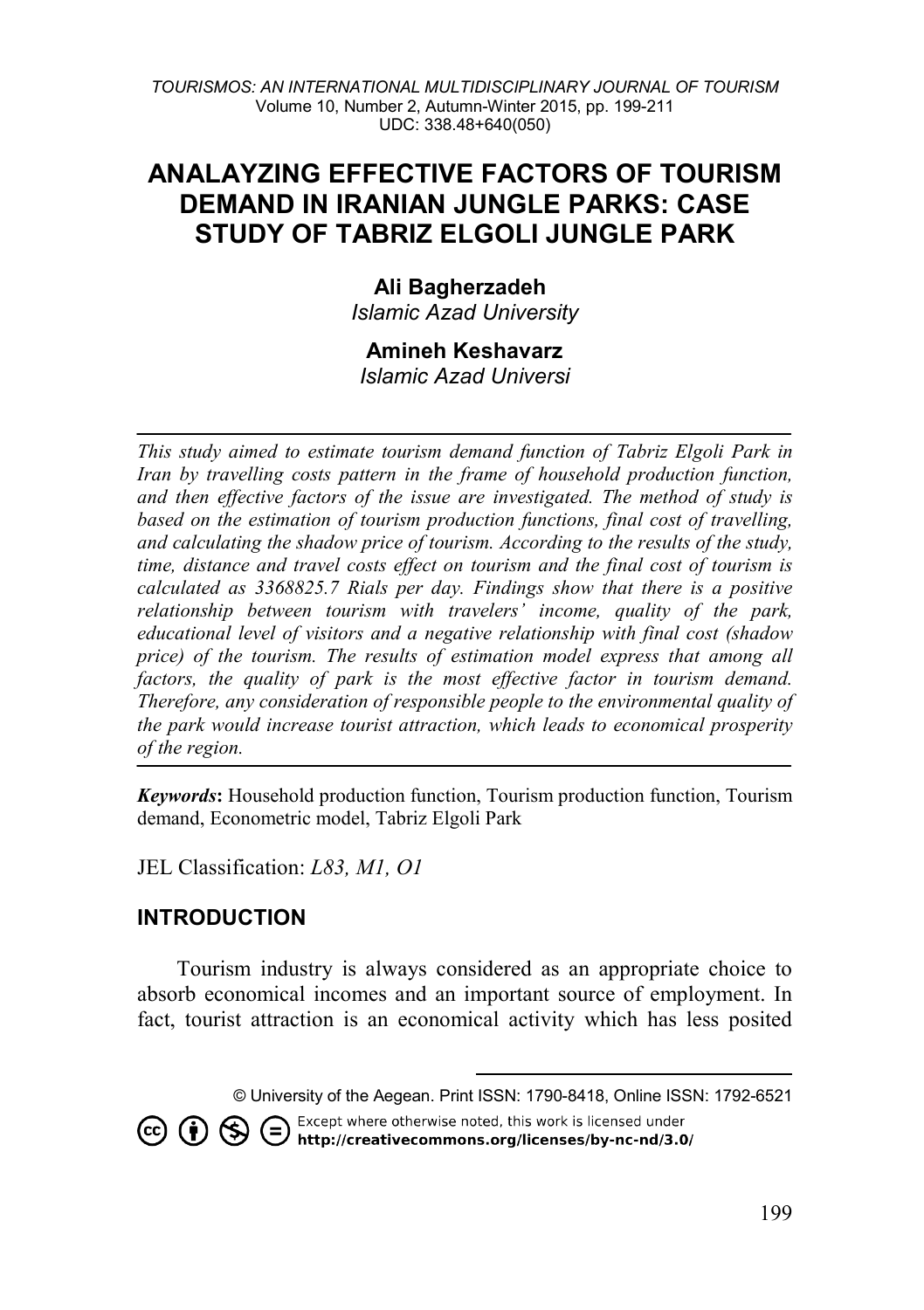200 limitations comparing services and goods production and in case of taking attention, this section would be profitable. Therefore, paying attention to environmental recourses and parks could lead to economical prosperity and employment increase. Among the environmental recourses, the parks play a vital role to increase welfare. People have usually no imaginations of environmental recourses except being free of costs. So, inattention to the costs of these recourses in decision making level would lead to chose liable policies. Tabriz is considered as one of the seven metropolises of Iran and the biggest city in north-western area. Urban parks of Tabriz form more than 30 percent of general green space of the city, which includes 134 small and big parks spreading along different zones. Total area allocated for these parks is about 435 hectare which equals 3.18 square meters per person including the most effective recreational green lands of the city. According to historical documents of the city, Elgoli Park has been established in 1785 in east part of Tabriz. The space of this park is 61 hectare and dimension of central lake is 20\*20 meters (Haiati et al, 2010). Tabriz Elgoli Park accepts a numerous visitors and tourists both in holidays and regular days. In this survey, the effective factors of tourism demands in Tabriz Elgoli Park are being investigated. For this purpose, the function of demand for using the park is utilized. In tourism demand, the relationship between shadow prices and visitors income with the rate of tourism demand is investigated and finally, the relationship between park quality and educational level of people with tourism demand is analyzed. The history of studying about the pattern f travelling costs to parks and environmental resources goes back to Harold Hotelling studies in 1930 and 1947. This method was used in an exact way in 1967 by Clawson. In his article (1991), Gary Becker states that the satisfaction of a person from a non-marketing activity is a function of designated time, opportunity cost and environmental inputs that leads to utility from visiting a site, which is the household production function. Altogether, the value of an environmental resource is calculated according to the costs of a family while visiting a site (including the costs of accommodation, food, transportation and …) and costs of time opportunity. In this methodology, investigation approach is based on the preferences manifested by Samuelson. In his theory, Samuelson tries to exempt the behavior of consumer from the last signs of utility concept; and for this purpose, this theory is being limited to operational comparisons among value amounts. If the consumers prefer higher amount of goods to lower amount and chose only one certain basket of goods in any budgeting conditions and act compatibly in their successive choices, then they would purchase less amount of the goods which has an increased cost. Whereas their income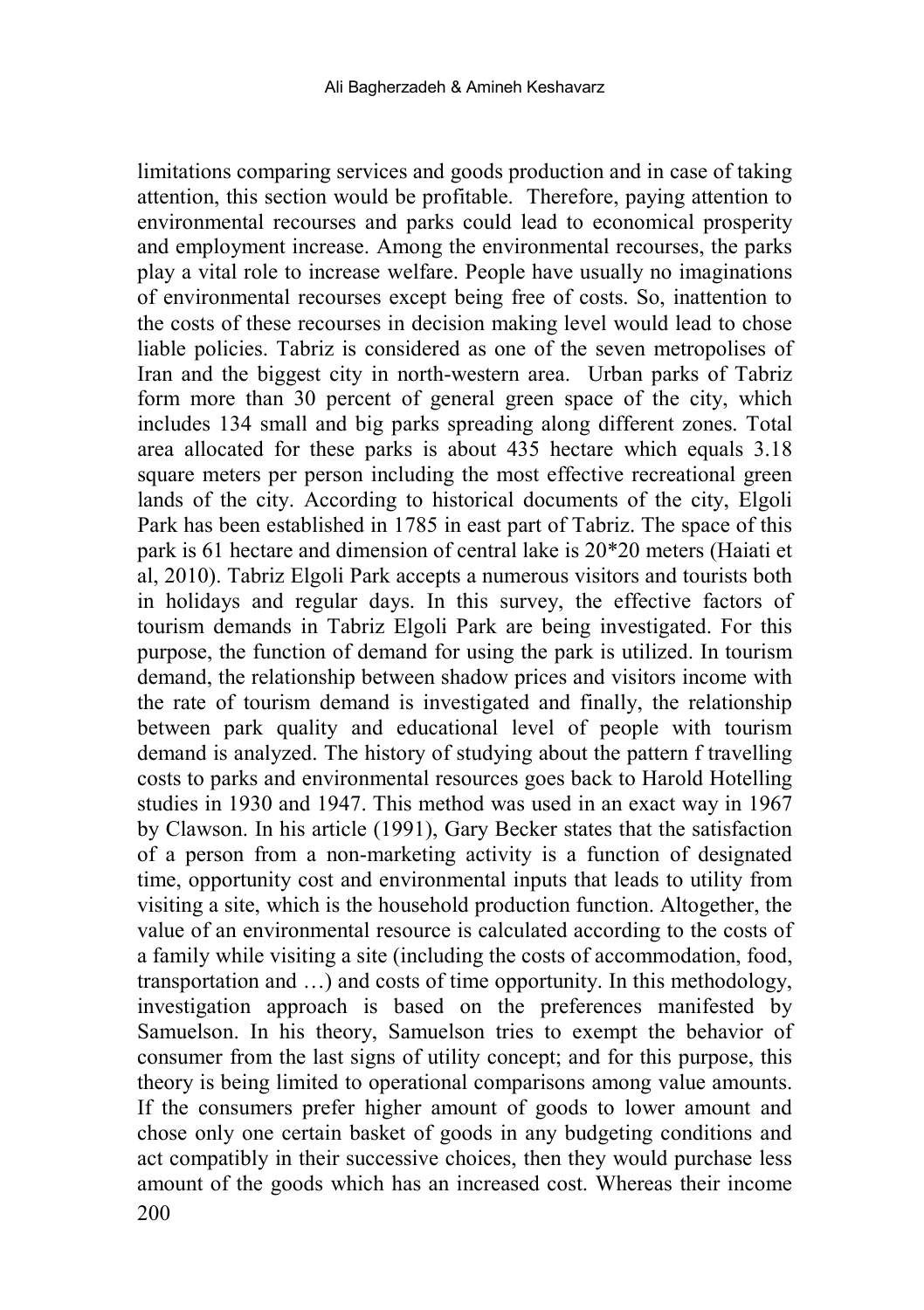increases, they would purchase more amounts of those goods. This is the generalized principle of demands, or as Samuelson says, the fundamental theory of consumers' behavior which includes all reasonable observable consequences of the indifference curves. Moreover, it has the advantage that consumers' preferences could be concluded from their observable behaviors, not the conversely. The consumption hypothesis by Gary Becker became the basis for the following ideas in environmental economies and tourism industry. Based on the hypothetical frame of Gary Becker's model, Pajooyan introduced the function of tourism production in 1978 and according to a two-stage approach, estimated the shadow price of tourism. After Pajooyan, Bruzelius (1980) indicated that the value of travel time is 20 to 53 percent of gross income. Lee and Han (2002) estimated the tourism value of 5 five national parks in South Korea to be about 11 dollars per family. Also, Mendez (2005) investigated the nonmarket value of urban parks in Valencia, Spain and he estimated the total value about 11945 pesetas annually. Contingent valuation method, Tobit model and half logarithm approaches are used to calculate the issue. In Iran, Naharli (1997) estimated the tourism value of Elgoli Park by Clawson method 1.59 million Rials. Mojabi and Monavari (2006) investigated and economically validated Tehran's Lavizan and Pardisan parks by Clawson method. In this study, the researchers draw the demand curve based on the maps and social and economical specifications of the parks' visitors. Their estimation demonstrated that the recreational value of Pardisan Park was 78 million Rials and, it was 53 million Rials for Lavizan Park. Pajooyan and Falihi (2008) analyzed the economical value of Anzali pond. In this study, they utilized Gary Becker's household production function. The results show that the time, distance and travelling costs affect on tourism production. In this study, the final cost of tourism is estimated 1.1.00.000 Rials per day, which is the shadow price of tourism. Also according to the research, tourism demand has a negative relationship with shadow price and a positive relationship with income. Amirnejad et al. (2009) determined recreational value of Tabriz's Elgoli Park by Contingent Valuation Method and binary choice questionnaire. After calculations, they estimated the willingness to pay as 359988 Rials per family and willingness to pay for all visitor families to utilize this complex as 224.99 million Rials per month. Haiati et al. (2010) studied the factors which motivate visitors' willingness to pay for Elgoli and Mashrote Park in Tabriz city by applying two stages Heckman approach. The findings of this research shows that the effective variants for willingness to pay include time for each visit, monthly income,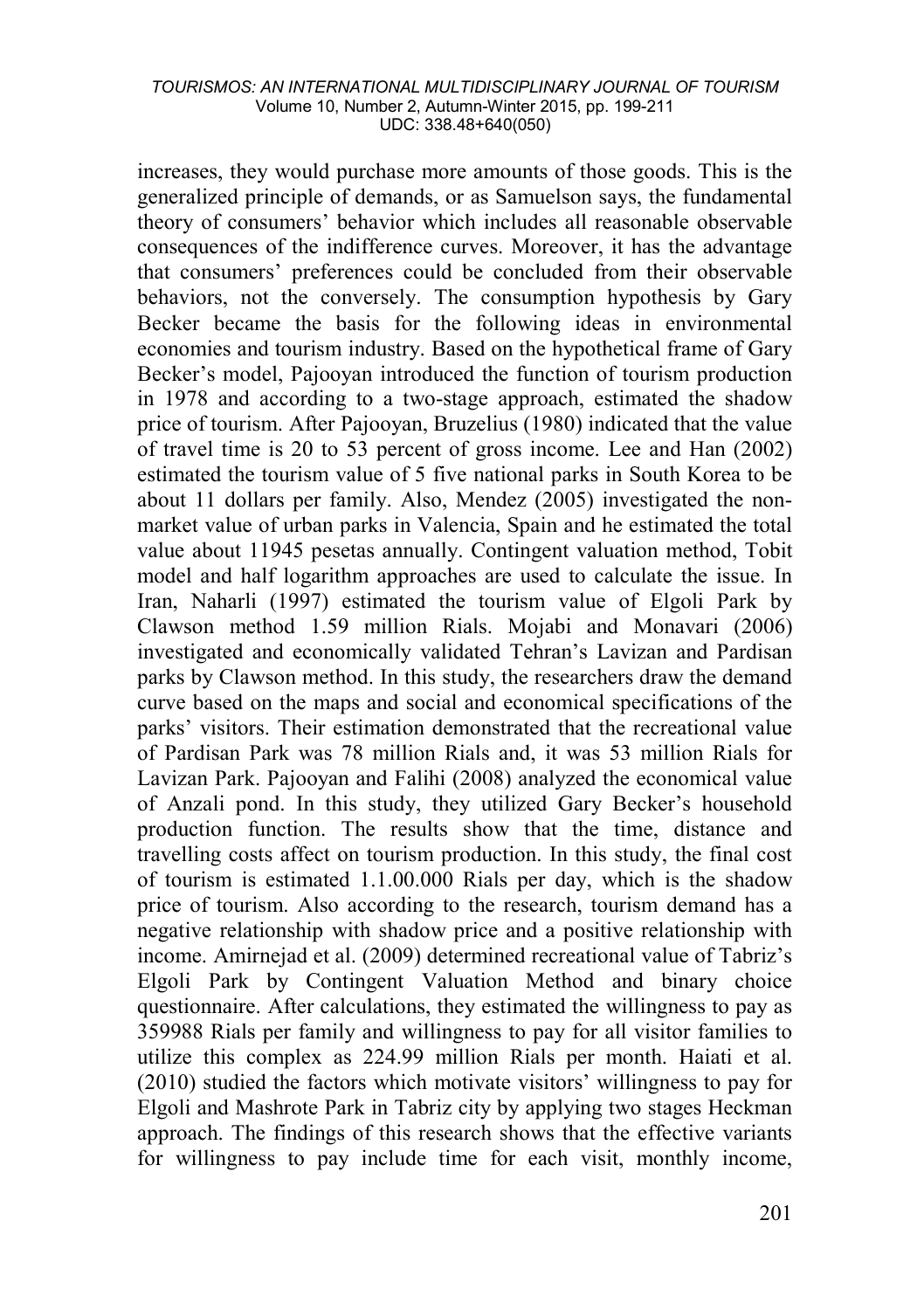education and age of the visitors. In this study, the willingness to pay of each visitor is estimated to be 2231 Rials per visit.

### **MATERIALS AND METHODS**

Assume that there is a consumer and environmental goods called the park. The park has a level of quality equal to (q) which has a positive effect on the number of visits (v) from the park. Here, the person as a function of household production combines the time with market goods or environmental goods, and when the combination of time and environmental good forms, tourism becomes to have meaning and the consumer makes a choice among buying foods and services and visiting the park (v)

In this case, utility function is as following:

 $U = U(C_M, C_M)$ 

Where U is the level of utility,  $C_M$  the final services and goods purchased from the market, Z the level of tourism. In which the function of household production is defined as:

$$
C_H = F(x_H, t_H) \tag{2}
$$

In this function,  $x_H$  the function of market goods and  $t_H$  the time spent to produce goods are combined. The function of tourism production in the park is defined as follows:

$$
Z = (x_z, t_z) \tag{3}
$$

Where  $X<sub>z</sub>$  is the goods and services required for travelling and using touristic space of the park. In this situation, time and budget limitation is as follows:

$$
T = t_h + tz + t_W \tag{4}
$$

$$
P_m C_m + pn xn + pz xz + tww + tzw = wt + y \tag{5}
$$

In the restriction of time and budget, y in the non-labor income,  $P_z$ the price of travelling, w the rate of wage,  $t_w$  the labor time and T the total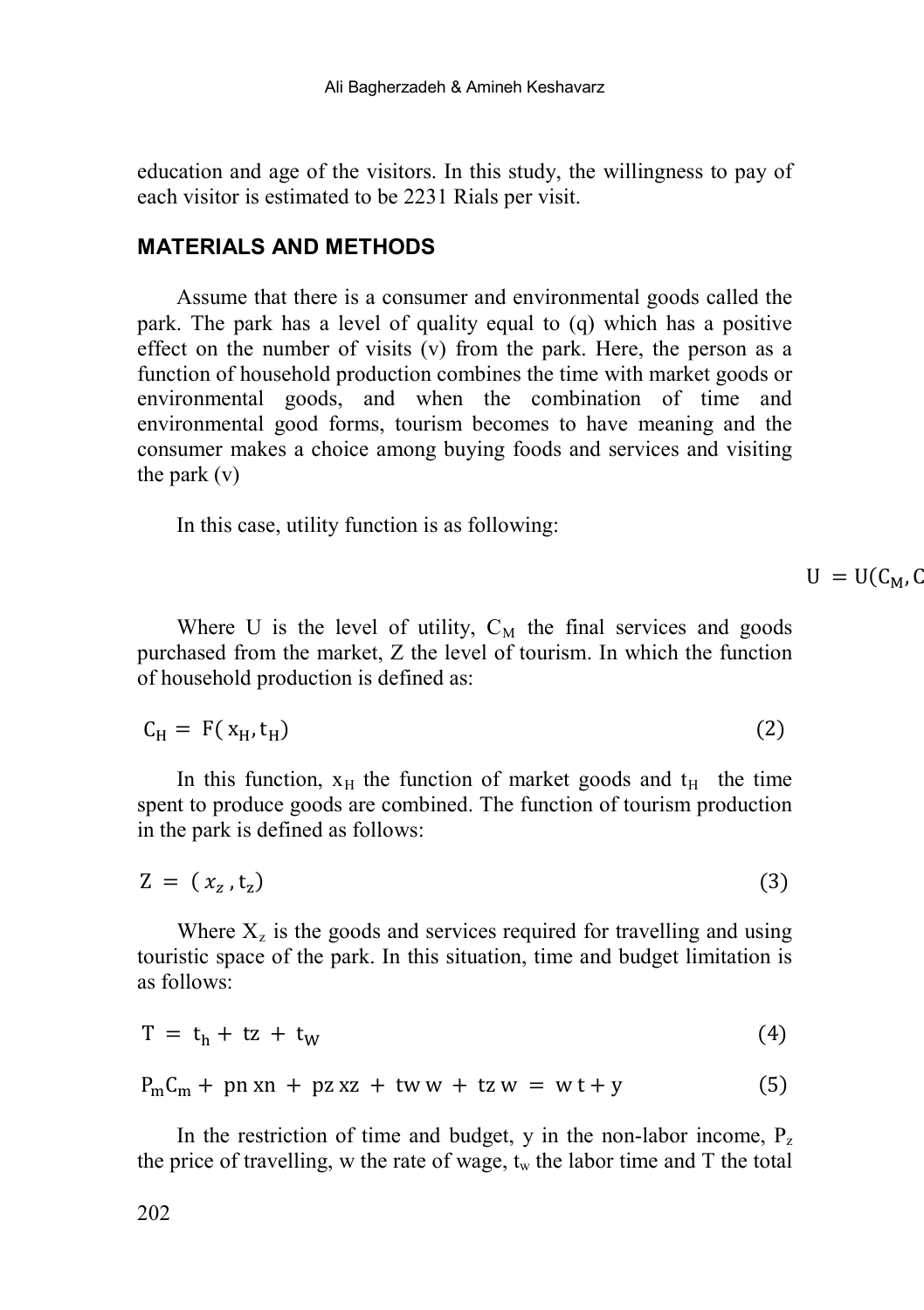time (except leisure time).Using Lagrange function is helpful to optimize the problem, so demand function for travel would be as follows:

$$
Z = f(y, P_{zt}, q) \tag{6}
$$

$$
y = t_w W + V \tag{7}
$$

$$
P_{zt} = P_z + (t_z w)
$$
 (8)

Equation (6) expresses function of demand for travel which is a function of total level of income, total price of travel (traveling cost and time opportunity cost) and park quality. It should be mentioned that the time opportunity cost is a product of travel time to wage rate. In this research, in addition to methodology based on the consumers' behavior and Becker's function of household production, the researchers used Pajooyan's methodology (1978), estimation of tourism production functions and total price calculation to calculate travel price which leads to shadow price of tourism. According to Becker's function of household production, it is assumed that none the goods and services purchased by consumer are neither final ones nor consumed directly, so in addition to the purchased goods and services, the consumer combines time input with market goods to have combined good production as result. Since the price of tourism services and goods might not be observable in the market, so in this part we use a two-stage method to extract the function of travel demand.

At the first stage, the function of combined goods and technology limitation is defined as follows:

$$
Min \sum P i X i + w \sum t i \tag{9}
$$

$$
Sto: \nu(x,t)-\nu = 0 \tag{10}
$$

Where (v) expresses the vector of combined goods, (x) the vector of market goods and (t) the vector of time input. Now, by using Lagrange function and assuming price acceptance for people, the function of demand for X and T would be as follows: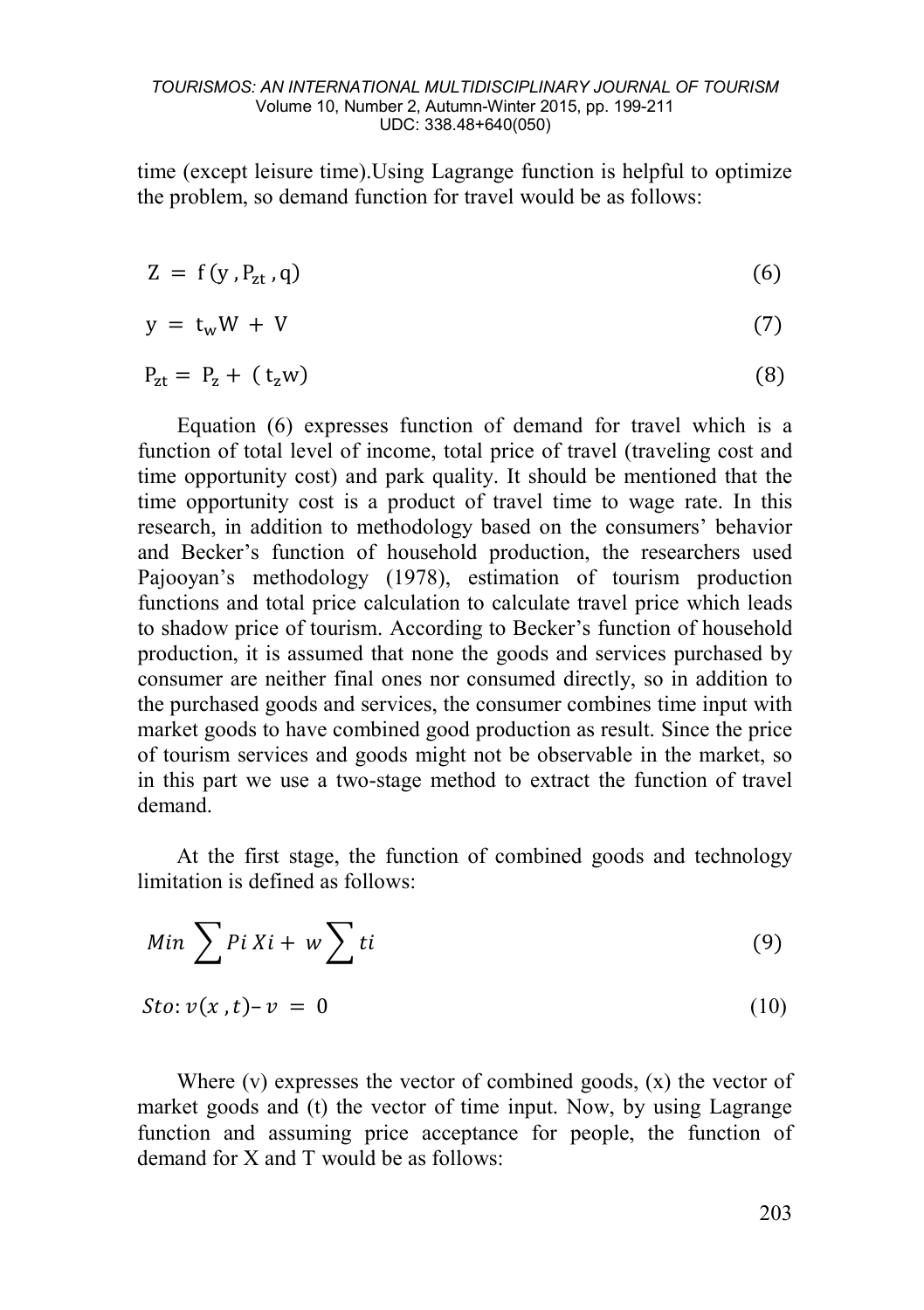$$
X_i = f(P_{xi}, W, V_i)
$$
  
\n
$$
T_i = f(W, P_{x_i}, V_i)
$$
\n(11)

Equation 11 is demand function for market goods which shows that the price of market good is affected by micro economical factors such as market price of the goods, received wages, and vector of combined goods. Equation 12 shows that the time spent for purchasing or demanding tourism is also affected by wages, market price of the goods and vector of combined goods directly.

Now, if we put the X and T in equation, the cost function would be resulted as follows:

$$
C(P_x, W, V) = \sum P_{xi}(X(P_{xi}, W, V_i)) + W \sum T(W, P_{xi}, V_i)
$$
 (13)

Pollak and Watcher (1975) demonstrated that in case of lack of additional production, cost function could be written as:

$$
C = (P_{xi}, W, Y) = Cr(P_{Xr}, W, R) + Cz(P_{xz}, W, Z)
$$
 (14)

In the present situations, it is possible to calculate the shadow price of combined goods by partial derivative of cost function as follows:

$$
\pi_{\rm R} = \pi^{\rm r} \left( \mathbf{p}_{x_{\rm R}}, W, \mathbf{R} \right) = \frac{\partial \mathcal{C}(\mathbf{p}_{x}, W, \mathbf{Y})}{\partial \mathbf{R}} = \frac{\partial \mathcal{C}(\mathbf{p}_{x_{r}}, W, \mathbf{R})}{\partial \mathbf{R}} = M C_{\rm R} \tag{15}
$$

$$
\pi_z = \pi^z \left( P_{x_z}, W, Z \right) = \frac{\partial C(P_x, W, Y)}{\partial z} = \frac{\partial C(P_{x_z}, W, Y)}{\partial z} = MC_z \tag{16}
$$

where  $MC_R$  is the final cost of production R, and  $MC_Z$  is the final cost of production Z. So, by this method shadow price per day of travel to park is obtained. According to Pollak, shadow price is a function of goods price and wage rate and budget limitation can be defined as follows:

$$
\pi_R R + \pi_z Z = Y \tag{17}
$$

In the second stage, the utility is maximized according to the considered budget.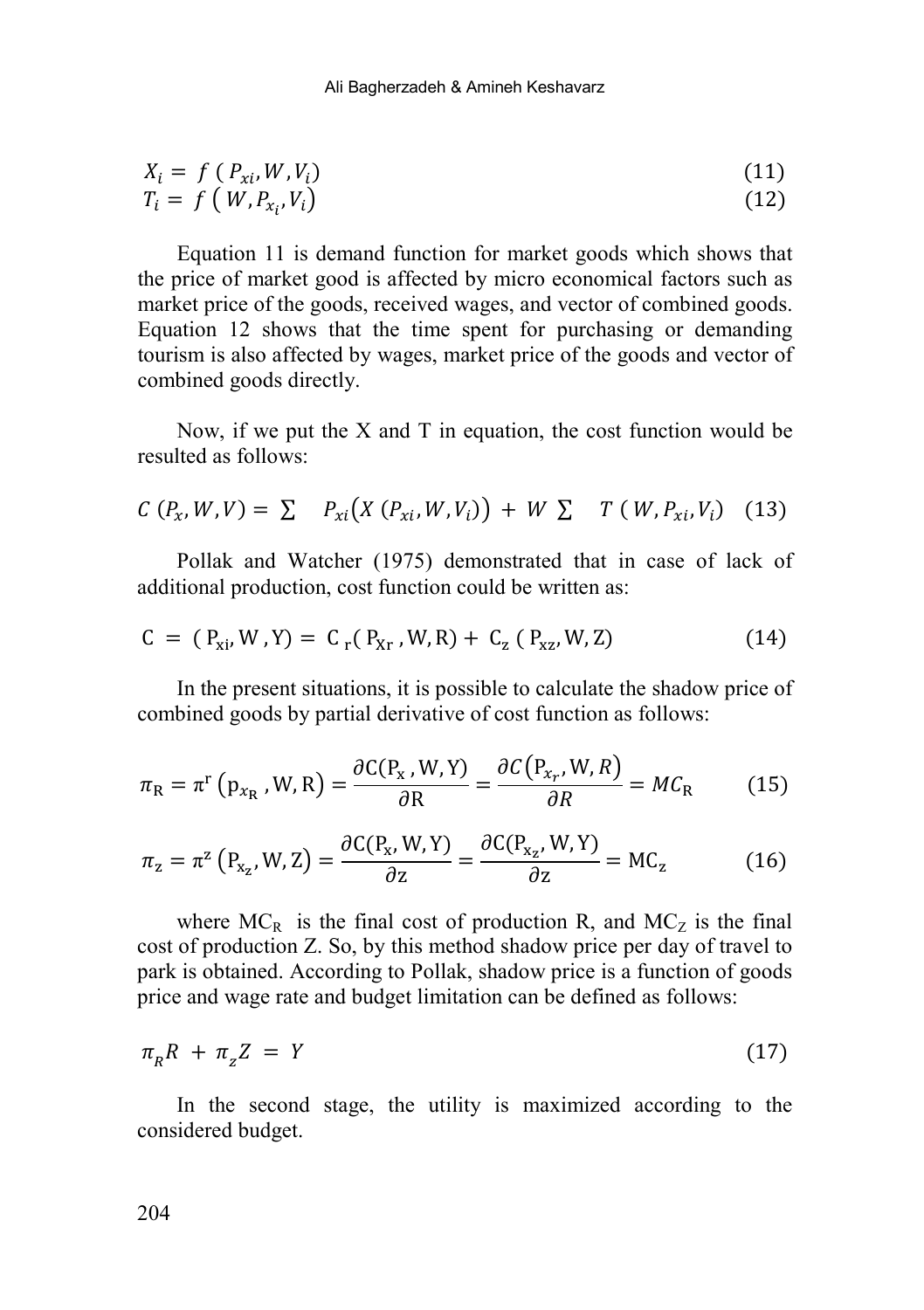By maximizing utility with regard to budget limitation, the function of tourism demand in Elgoli Park of Tabriz could be obtained as follows:

 $DR = D (\pi_R, \pi_z, Y)$  (18)

It is possible to assume a fixed rate for the price of other goods which leads to the assumption that the demand for tourism and travel to park is a function of tourism shadow price and income of traveler.

If the production function is considered in the form of Gobb Douglas, then the model approaches to be a mathematical one. So:

$$
R = A X_1^{\alpha 1} X_2^{\alpha 2} T^{\alpha 3} \tag{19}
$$

In equation 19 a function with three variables is considered for tourisim and visiting the park in with the variables are independent and the required inputs are: personal car  $(X_1)$ , other facilities for tourism  $(X_2)$ and the time spent (T) for tourism production. Now according to the findings of Wallis (1973) it is possible to obtain cost function according to the double function of production. Here the total cost function will be a function of inputs' price:

$$
TCR = K R_{n}^{\frac{1}{n}} W_{n}^{\frac{\alpha_{3}}{n}} P_{1}^{\frac{\alpha_{1}}{n}} P_{2}^{\frac{\alpha_{2}}{n}}
$$
(20)

In the equation of tourism total cost, n is the return to scale parameter which equals to numerical addition of costs attractions. Here, the return to scale is considered to be constant.

Also, in this function, the amount of K is as follows:

$$
K=n (A \alpha_3^{\alpha_3} \alpha_1^{\alpha_1})^{-\frac{1}{n}} \tag{21}
$$

in which the final cost of tourism or its shadow price would be as follows:

$$
MC_r = \pi_r = \frac{\partial TCR}{\partial R} = KW^{\alpha 3} P_1^{\alpha 1}
$$
 (22)

Now, after determining shadow price of tourism, it is possible to determine the economical value of environmental resources and park. In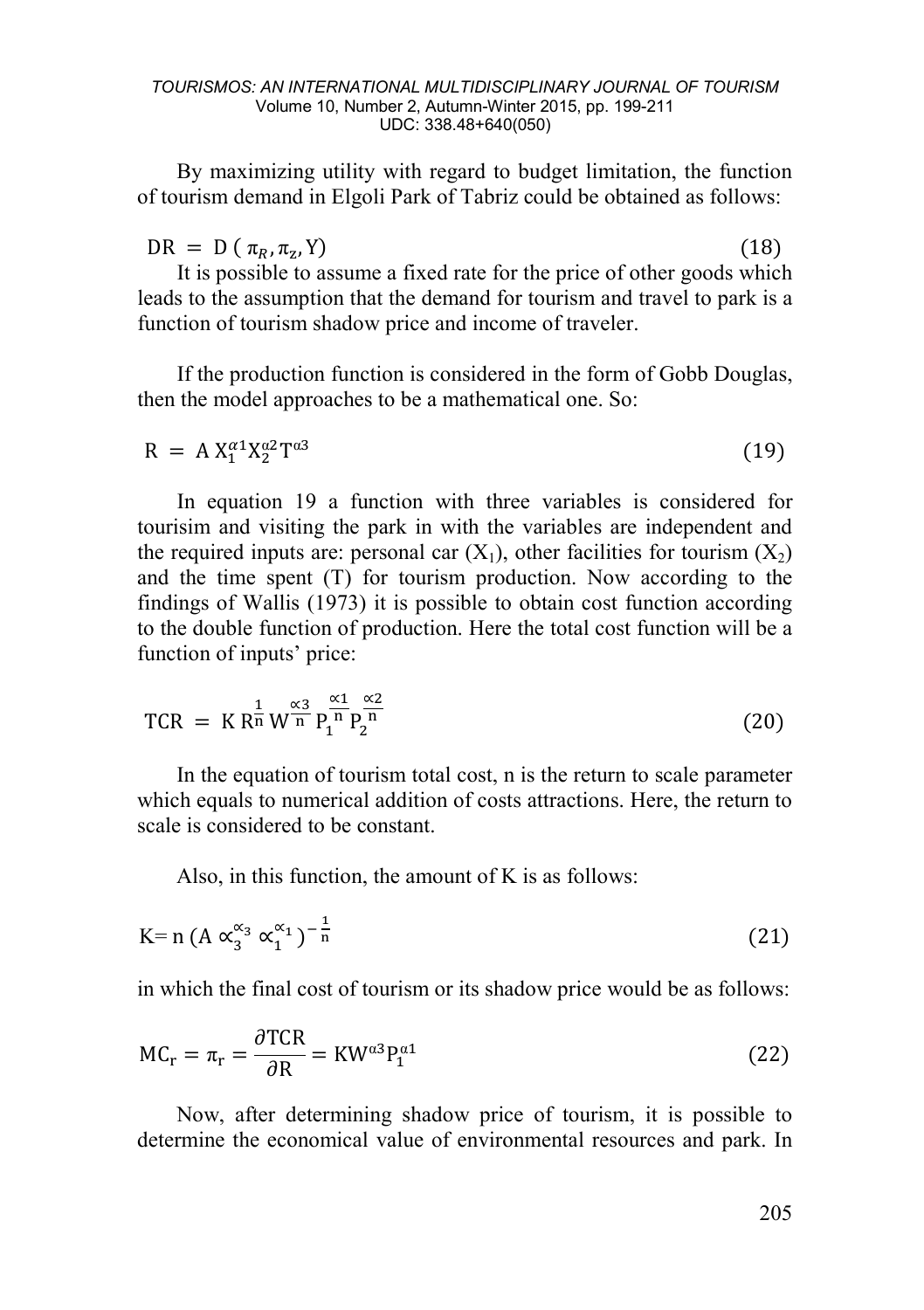this study, statistical data is calculated as an intersection by travelers visiting the park and a simple random sampling according to equation 23.

$$
N = \frac{z_{\frac{\alpha}{2},\delta^2}}{a^2} \tag{23}
$$

In this equation, the volume of optimized sample is under the effects of standard normal distribution, the variance of sample property for tourism, and maximum sampling error. Here, the variance of statistical society is determined from a primary sample and hen the statistical sample is calculated as follows:

$$
n = \frac{(1.96)^2 \cdot 400}{(3.4)^2} \approx 133
$$
 (24)

### **RESULTS AND DISCUSSION**

For this study, cause and effect method has been used. In other words, regression analysis has been established between variants of the survey. Nowadays, in economical analyses, a common approach to study an economical issue and measuring the relationships between its variants is using economy valuation and regression analyses. The statistical society of this survey consists of all visitors and users of Tabriz's Elgoli Park. In this method, using simple random sampling, some travelers were selected and the questions and data for model explanation were acquired from them. Using the production function of Gobb Douglas and OLS regression (Ordinary Least Squares) the results of tourism production function for Elgoli Park of Tabriz could be obtained in the following table as:

$$
\text{Ln TT} = 1.13 - 0.50 \text{ LnV} + 0.32 \text{ LnS} + 0.37 \text{ LnZ} \n t = (4.5) \quad (-8.2) \quad (3.1) \quad (5.0)
$$
\n(25)

That is:

 $TT = 3.1 V^ A = 3.1 \alpha 1$ 

206 In this equation, V, S, and Z express the variants cost of using personal car, other inputs of travel (such as food and other costs required while touring), and time spent for travelling respectively, which are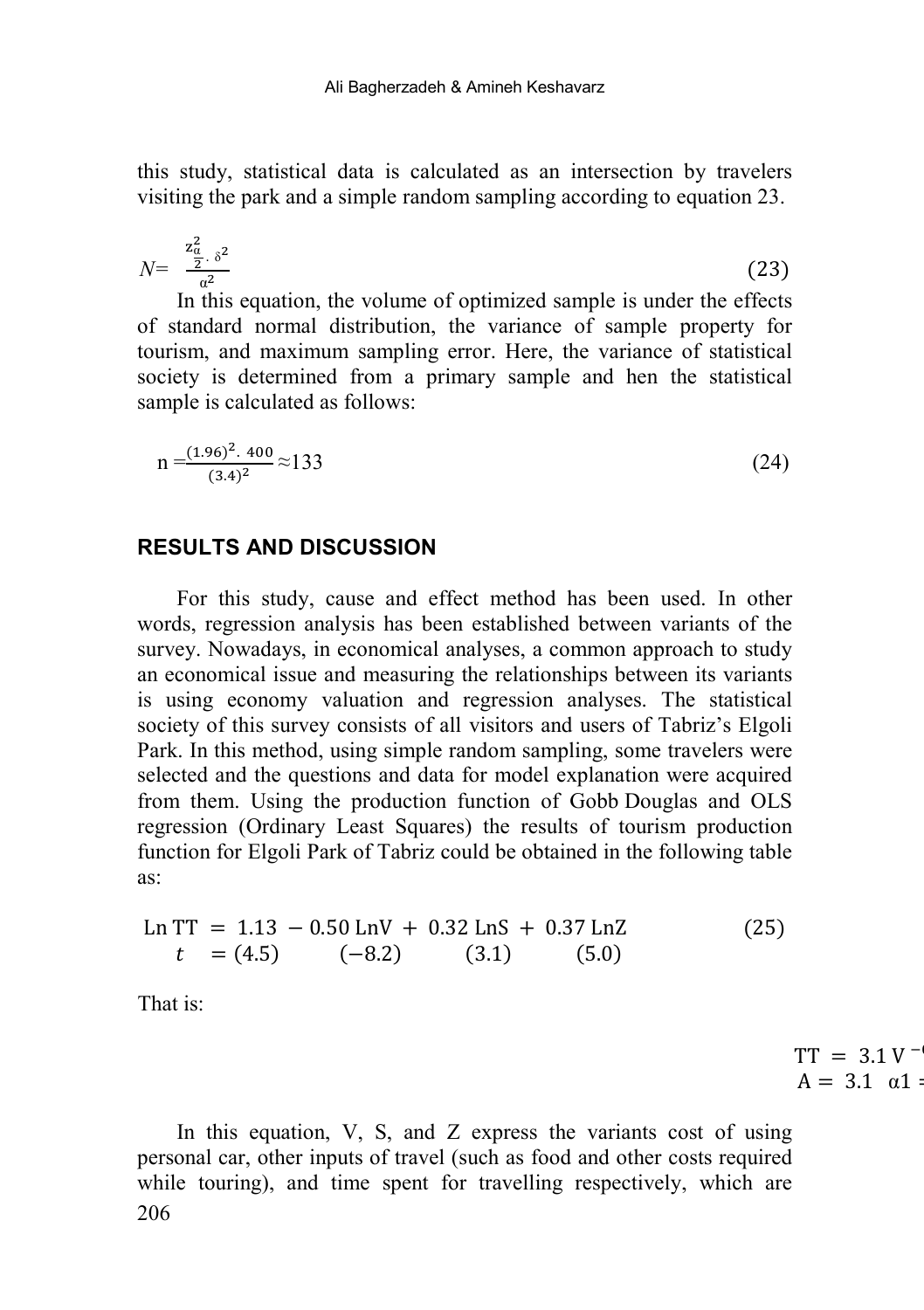regressed as a dependent variant on tourism production (TT). In order to measure these variants Rials prices of car renting (including fuel price and car amortization), food costs and other requirements of travel such as accommodation (as average) and the time a person spends in the park have been used. Furthermore, the amount of tourism is calculated in the form of time amount in which tourism services are served. The model shows that the input of vehicle has a negative significant effect on TT (tourism production). Notice that the cost of vehicle expresses the distance between places of accommodation to Elgoli Park. So, it could be stated than by distance, the cost of fuel increases too. That is, this variant is a proxy for distance. The results of economy valuation model estimation show that by increasing the cost of vehicle, tourism production decreases. One percent increase in the cost of vehicle can decrease tourism production 0.5 percent. The coefficient of this variant is significant and in accordance with theoretical expectations.

Other inputs of travel (S) such as cost of foods and etc. have a positive effect on tourism production. One percent increase in the cost of other inputs can increase tourism production 0.32 percent.

The input of time (the time a person spends in the park for recreation) has a positive effect on tourism production. One percent increase in the cost of time input can increase tourism production 0.37 percent. The coefficient of this variant is statistically significant and in accordance with theoretical expectations.

It is observed that the signs of tourism production attractions are in accordance with theoretical bases regarding the inputs of vehicle, time and other inputs. The t statistics are shown as independent variants and show significance of 95 percent validity in the coefficients of production inputs. The model's coefficient of determination is 0.86 percent and White test shows lack of heteroskedasticity. The value of Durbin-Watson statistics for estimated function is about 1.74 which shows lack of heteroskedasticity.

| variant      | coefficient | t statistic |
|--------------|-------------|-------------|
| Ln V         | $-0.5$      |             |
| LnS          | 0.32        |             |
| LnZ          |             |             |
|              | 1.13        |             |
| $R^2 = 0.86$ | $DW=1.74$   | $F = 133$   |

**Table 1.** Results of tourism production function estimation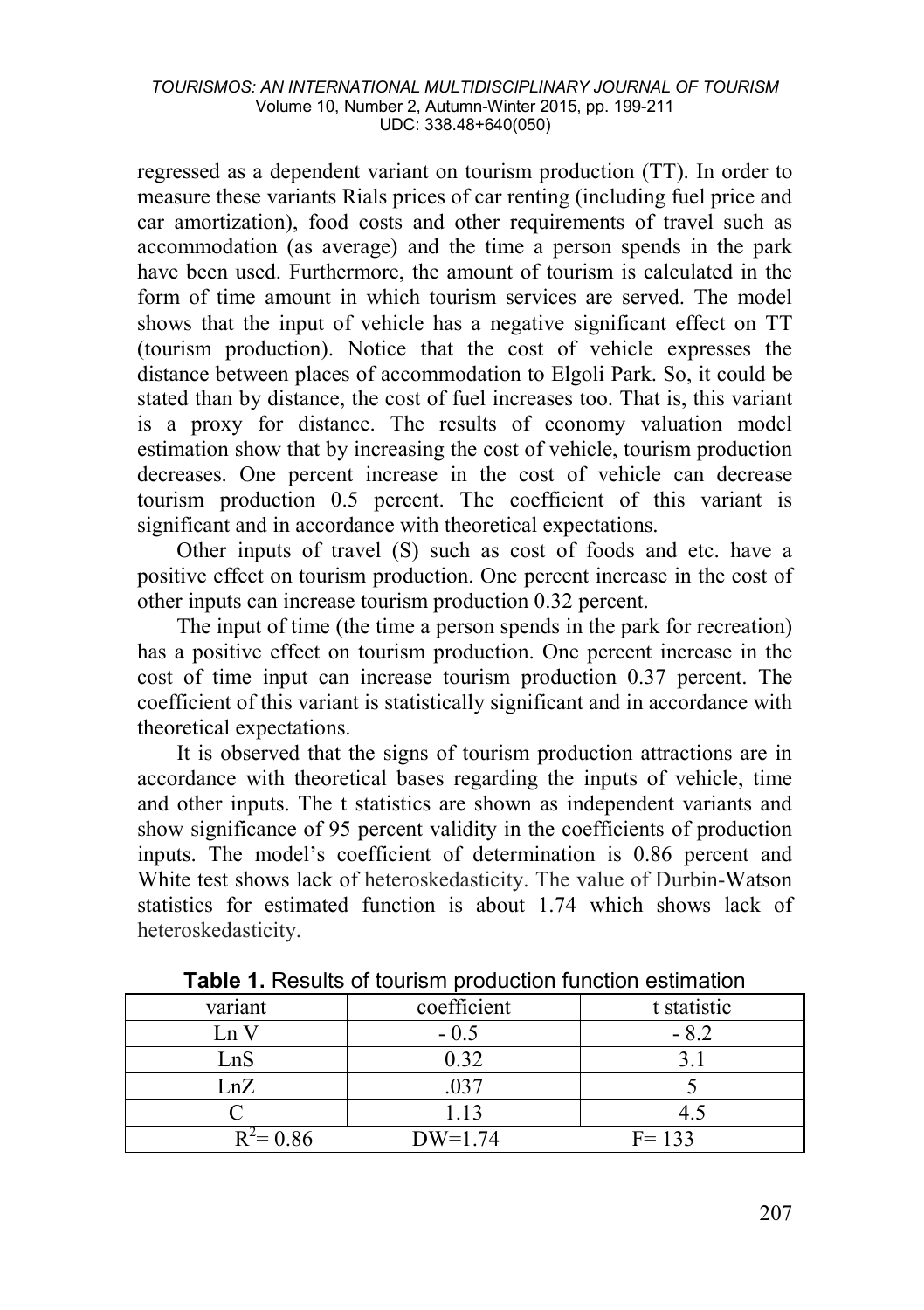| F-statistic           | Q4  | Probability |  |
|-----------------------|-----|-------------|--|
| $Obs*R$ -squared $SS$ | ,68 | Probability |  |

**Table 2.** White test of tourism production function model

Now we obtain the equation for final cost of tourism by Wallis. If we put the parameters of tourism production function, then,

$$
MCR = A^{-1} \alpha_1^{-\alpha_1} \alpha_2^{-\alpha_2} \beta^{-\beta} p_v^{\alpha_1} p_s^{\alpha_2} w^\beta
$$
 (27)

$$
MCR = (3.1)^{-1}(0.5)^{-0.5}(0.32)^{-0.32}(0.37)^{-0.37}P_v^{0.5}P_s^{0.32}W^{0.37}
$$
 (28)

Now, the variants w,  $P_v$  and  $P_s$  are replaced with the average of their market prices.

In order to calculate wage rate, total income of the person is divided by total work hours. According to the evaluations, the rate of wages per hour for visitors is 19750 Rials and the rate of wages per minute is 324.2 Rials. The average of other inputs is 1600 Rials and also the average of car rent is considered 750 Rials per hour.

Now, replacing the prices in the equation of final costs, we have:

$$
MCR = (0.949)(750)^{0.5}(1600)^{0.32}(324.2)^{0.37}
$$
 (29)

According to this equation, it is possible to obtain shadow price of tourism per minute. So, shadow price of travel per minute is 2339.5 Rials which equals 3368825.7 Rials for a day in year 2011.

Now if we multiply the shadow price of tourism to the number of park visitors, the value of park in this field could be obtained, which is 10106475000 Rials (assuming 30000 visitors).

After estimating shadow price of tourism in park, the researches engaged with estimating tourism demand in the park. The findings from demand estimation are as follows:

$$
LnDR = 0.17 - 0.08 Lnπr + 0.09 LnI + 0.58 LnQ + 0.21 LnEDu (30)
$$

$$
t = (0.84) (-3.33) (2.76) (5.96) (3.21)
$$

This presented logarithmic function of demand shows that according to demand law, the relationship between shadow price of tourism with the amount of tourism demand is negative, whereas the relationship between income with tourism demand is positive, and the quality of park and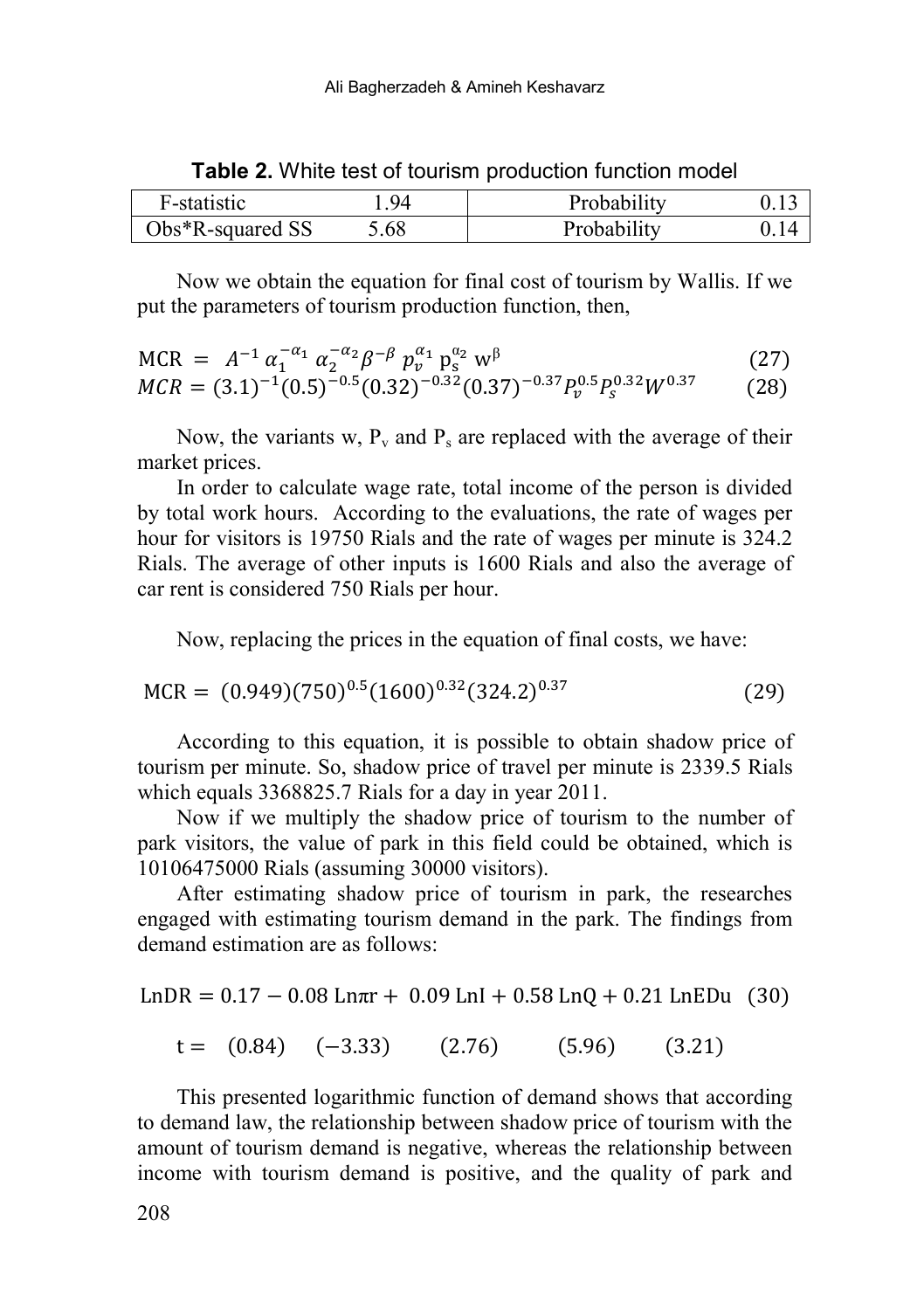educational level of people have a positive effect on tourism demand. The findings show that one percent increase in tourism shadow price  $(\pi)$ causes 0.08 percent decrease of tourism demand. Also, every one percent decrease of travelers' income leads to 0.09 percent decrease of tourism demand. And one percent increase in the quality of park causes 0.58 percent decrease of tourism demand. One percent increase in the educational level of people causes 0.21 percent decrease of tourism demand as well. The presented regression model have high t statistics and all of the coefficients are significant in the level of 95 percent. The model has no heteroskedasticity, autocorrelation or multiple correlation coefficient, and the functional form of the model is correct, so the classical assumptions of economical valuation is applied. Durbin-Watson statistics are about 1.82 and F statistics value in White test is 0.60 which is not rejecting correlation variance assumption. The coefficient of model assignment is 0.89 percent which shows 89 percent of dependent variant changes (tourism demand) are explained by four independent variants (shadow price, income, park quality and education). F statistic of total regression shows the significance of suggested model.

**Table 3.** Results obtained from estimating tourism demand function

| Variant      | Coefficient | t statistic |  |  |
|--------------|-------------|-------------|--|--|
| LnI          | 0.09        | 2.76        |  |  |
| LnSHP        | $-0.08$     | $-3.33$     |  |  |
| LnEO         | 0.58        | 5.96        |  |  |
| LnEDU        | 0.21        | 3.21        |  |  |
|              | 0.17        | 0.84        |  |  |
| $R^2 = 0.98$ | $DW = 1.82$ | $F = 128.9$ |  |  |

**Table 4.** White test for tourism demand function model

| F-ststistic      | ).69 | Probability | 0.59       |
|------------------|------|-------------|------------|
| $Obs*R$ -squared | 2.86 | Probability | $\rm 0.58$ |

# **CONCLUSION AND SUGGESTIONS**

Nowadays, tourism is a completely different concept comparing past times and its economical background is exceeding day by day. In this study, the method used is based on obvious preference of travelers who express their preferences clearly. This method is derived from Gary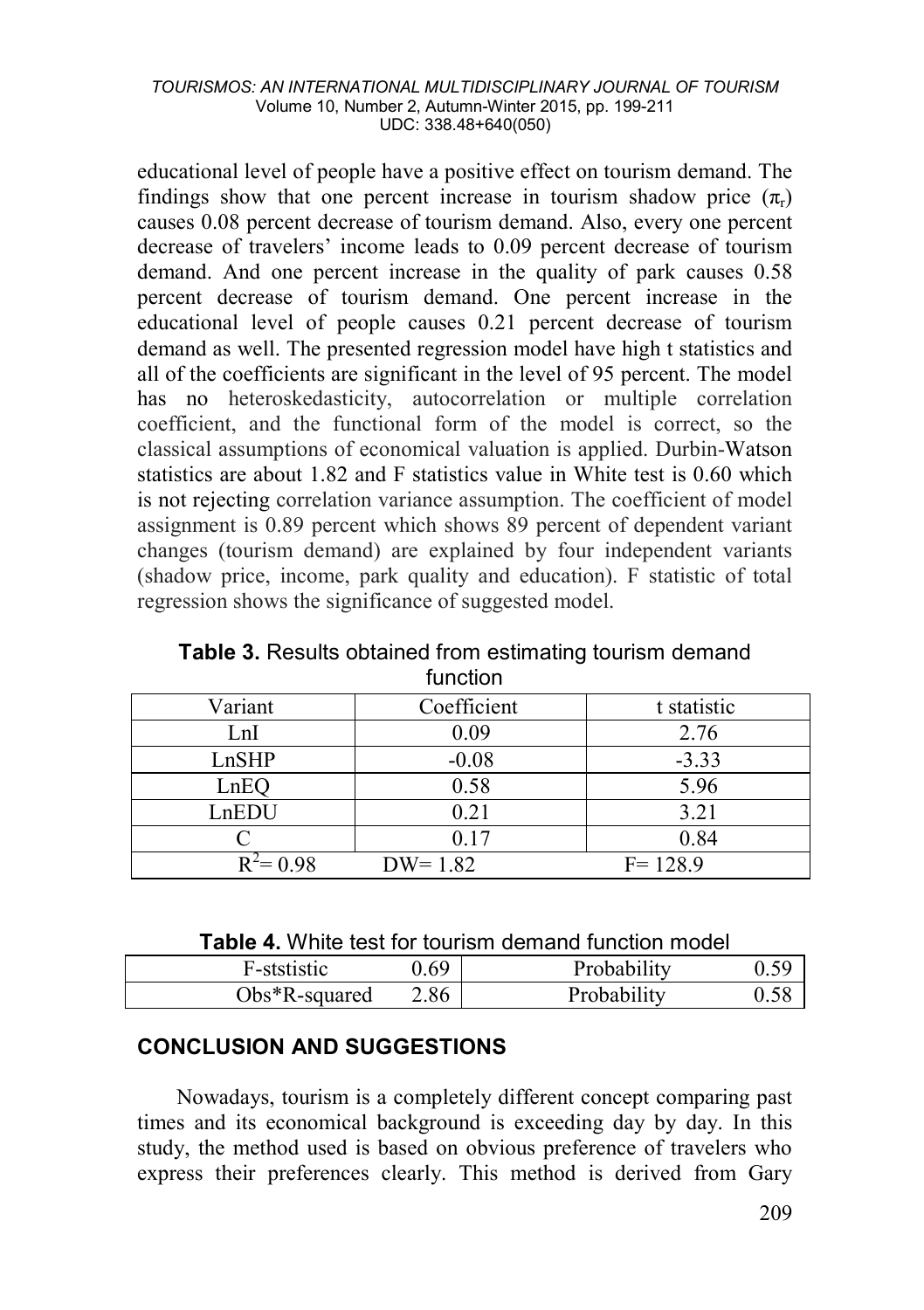Becker's view and describes the production of market goods approach. Using simple random sampling, the optimized number of park travelers is selected first, and then the production function of Gobb Douglas is estimated for tourism production. It is shown that the tourism production in the park is a function of these variants: travelling time, other costs such as food price, and car renting price. After obtaining production function, following the approach of Pollak (1976) the function of final cost (shadow price of tourism) is calculated. The shadow price of tourism for every minute of travelling to park is calculated to be about 5269 Rials which is 7574400 Rials per day. After calculating the shadow price of tourism for the park and having data of travelers' income, the function of tourism demand is obtained. Studying the function of tourism demand for the park showed that the shadow price has a negative effect on the rate of tourism demand, and a positive effect on income which is in accordance with theoretical expectations and demand law. According to the suggested model, it is shown that the park quality and increase of educational level are among the most important factors for tourism development in this park. it could be concluded that the environmental quality of the park has the most effect on tourist attraction to this park. So it is suggested to implant and optimize the trees and plants, well-maintenance of the environment (especially water of the pool) and focus on environmental standards. In addition to recreation function, general parks of urban areas have also other roles such as sports, social and cultural functions. So one of the requirements is to establish and develop green spaces in different areas of city. Regarding the special location and air pollution, Tabriz city requires more green spaces and this issue is to be considered in the planning and policies of town council. Final cost of tourism has a reversed relationship with tourism demand of the Park and choosing new policies for costs decreasing is suggested. As the effect of educational level on tourism demand is positive, it is hoped that by increase of educated people in the society, the number of park visitors would be increased day by day.

### **REFERENCES**

- Amirnejad, H. (2008). *Natural Resources and Environmental Economics***.** Tehran, Jangle Press.
- Amirnejad, H., Ataiy Solut, M. & Mahjuri, K. (2009). Determining Recreational value of urban parks: The case-study of Elgoli park of Tabriz. *Journal of Agricultural Science (university of Tabriz)*, Vol.19, No.2